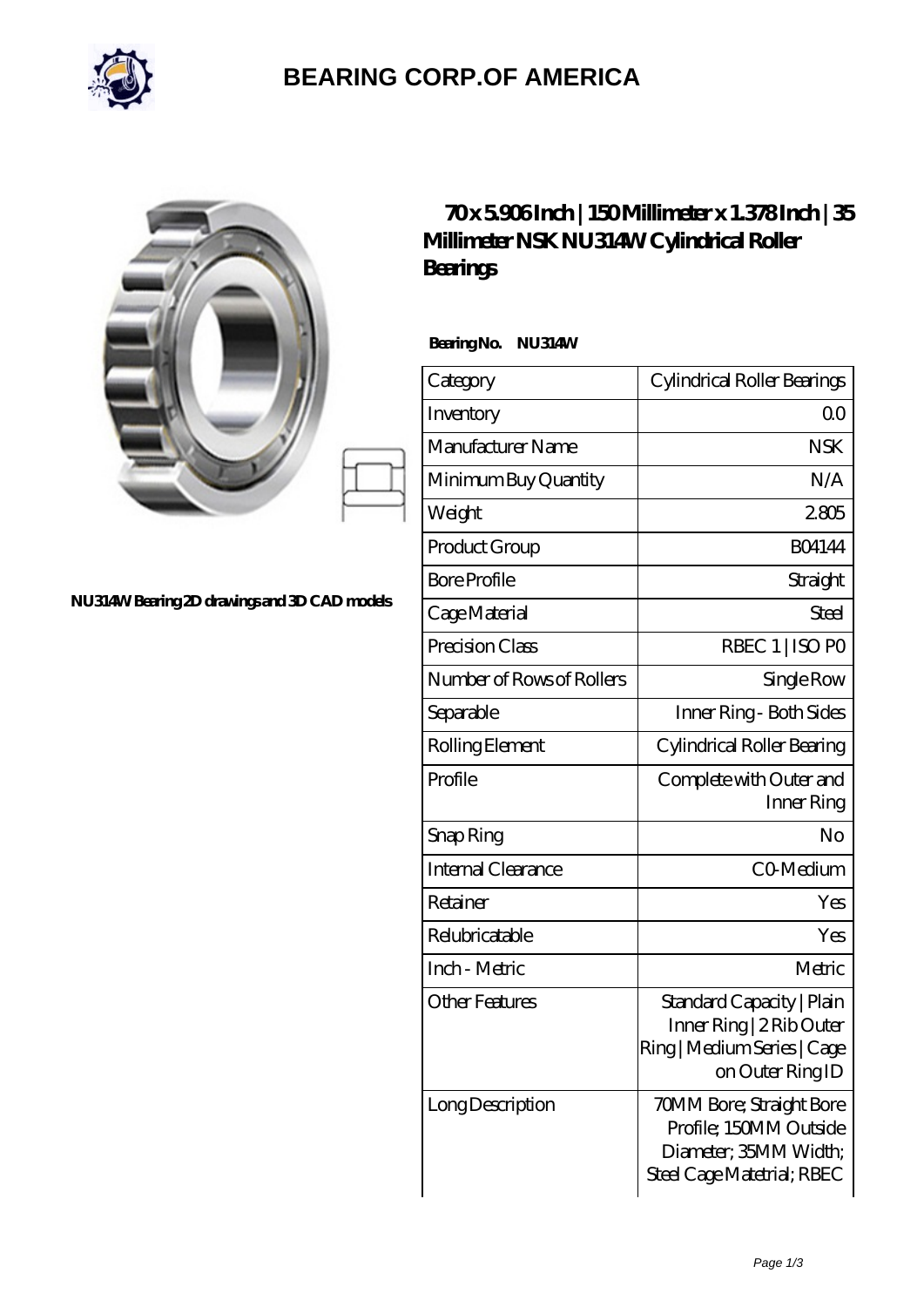

## **[BEARING CORP.OF AMERICA](https://bluemondayreview.com)**

|                          | 1   ISO PO, Single Row,                            |  |
|--------------------------|----------------------------------------------------|--|
|                          | Inner Ring - Both Sides<br>Separable; No Snap Ring |  |
|                          | Relubricatable; CO-Medium                          |  |
|                          | Inte                                               |  |
| Category                 | Cylindrical Roller Bearing                         |  |
| <b>UNSPSC</b>            | 31171547                                           |  |
| Harmonized Tariff Code   | 8482500000                                         |  |
| Noun                     | Bearing                                            |  |
| Manufacturer URL         | http://www.nskamericas.co                          |  |
|                          | m                                                  |  |
| Manufacturer Item Number | <b>NU314W</b>                                      |  |
| Weight/LBS               | 5952                                               |  |
| D                        | 5906Inch   150Millimeter                           |  |
| B                        | 1.378Inch   35 Millimeter                          |  |
| d                        | 2756Inch   70Millimeter                            |  |
| hidYobi                  | <b>NU314W</b>                                      |  |
| LangID                   | 1                                                  |  |
| $D_{-}$                  | 150                                                |  |
| $\overline{C}$           | 158                                                |  |
| B                        | 35                                                 |  |
| hidTable                 | ecat_NSCLDR                                        |  |
| Oil rpm                  | 4000                                               |  |
| rb                       | $\mathbf{z}$                                       |  |
| mass                     | 276                                                |  |
| GRS rpm                  | 3200                                               |  |
| ra                       | $\mathbf{z}$                                       |  |
| db max                   | 87                                                 |  |
| TSR rpm                  | 5300                                               |  |
| CO                       | 168                                                |  |
| DE                       | 130                                                |  |
| Prod_Type3               | CRB_SR_NU                                          |  |
| $\mathbf d$              | 70                                                 |  |
| da                       | 81                                                 |  |
|                          |                                                    |  |